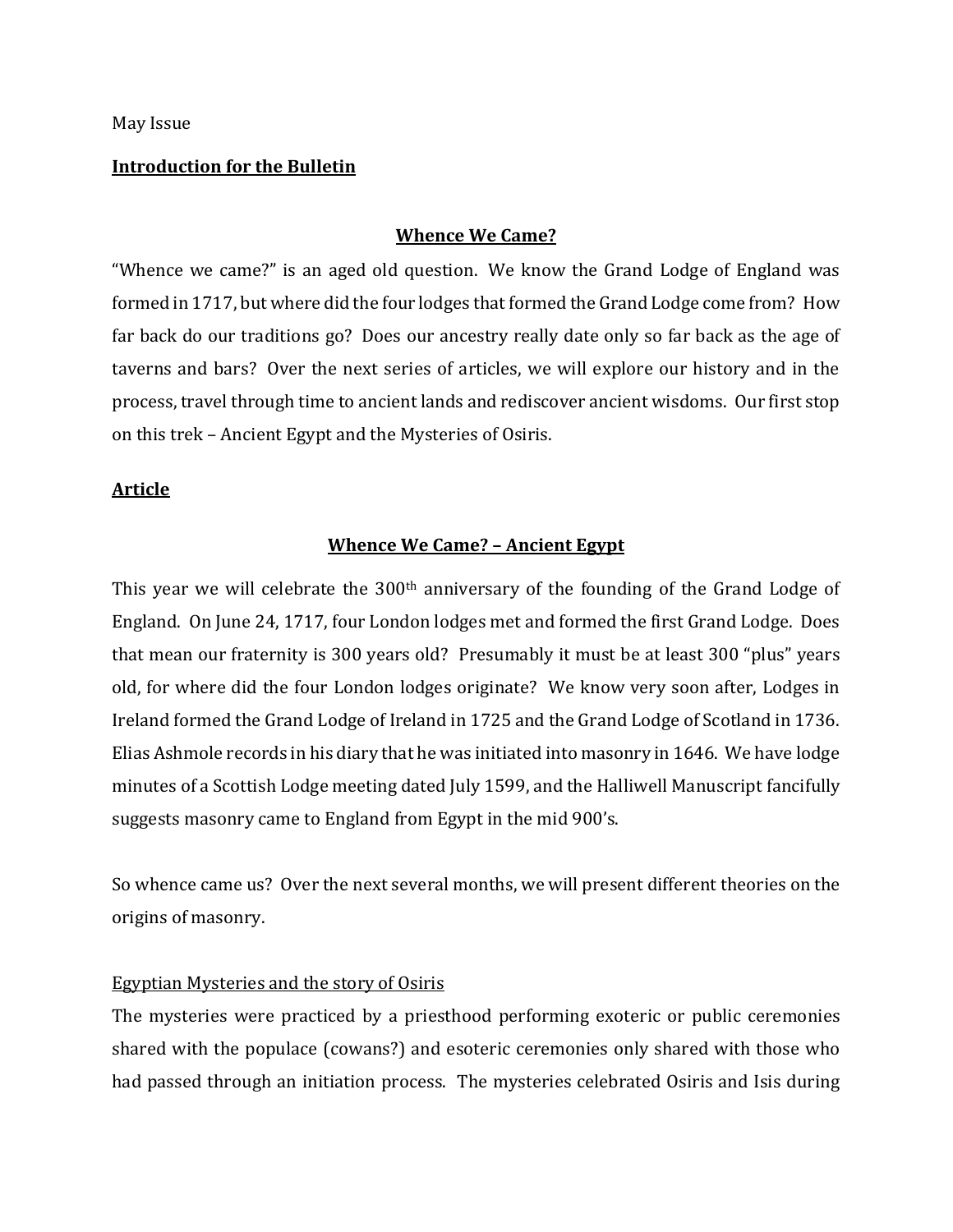the summer solstice (June 21). Could this be the source of masons celebrating the Feast of St. John the Baptist on June 24?

The initiation process began with the mysteries of Isis, which included a preparatory phase where the candidate prepared his mind and body for initiation. Could this have been a version of a Chamber of Reflection? The candidate was led through the bowels of the pyramids by a conductor where he was tested and purified by water, air, and fire. Could this be the source of our oaths (i) ..my body buried between hi and lo *water* mark.. (ii) the beast of the field and the vultures of the *air*… (iii) my bowels taken thence, and *burnt* to ashes? Unfortunately, little is known of the second degree, known as the mysteries of Serapis, however, it included additional trials and tribulations. In the third degree, known as the mysteries of Osiris, the candidate represented the murdered Osiris.

Osiris was King of Egypt, a wise noble king. He travelled the world to bring the blessings of civilization to other peoples. His brother, Typhon, however, conspired while Osiris was away, and upon his return had him murdered by placing him in a box and drowning it in the Nile. Isis, his wife, searches for his body and untimely discovers it entwined in a tamarisk tree in Byblos along the Phoenician coast (Tyre anyone?). For my readers who never studied botany in school, a tamarisk tree is known as the evergreen tree of the Middle East, similar to an acacia tree.

In some versions of the myth she raises Osiris from the dead to impregnate her, and she gives birth to Horus who avenges Osiris' death. The practice of Osirian mysteries included rites of fertility and symbolized resurrection and everlasting life. To some, Osiris represented the Sun, Isis the moon, and Typhon winter which "destroys" the sun until it is reborn again in the Summer. The Kings of Egypt associated themselves with Osiris, so that they would inherit eternal life. Any of this sound familiar? Does H.A.B. not represent resurrection and the acacia tree everlasting life?

In ancient Egyptian hieroglyphics, the sun God Ra was represented by a point within a circle. To the ancients, God was represented by both male and female and regeneration. The circle